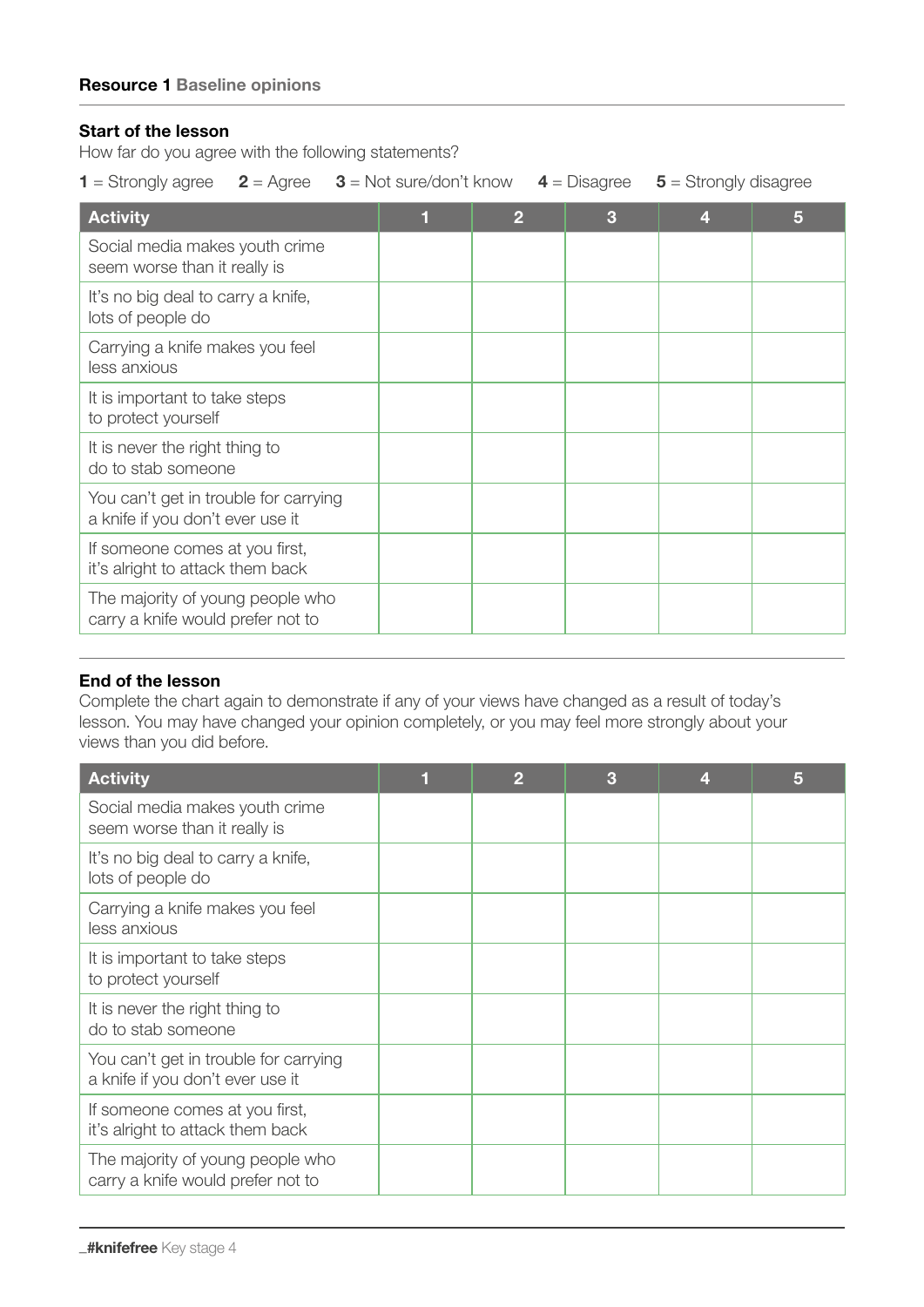## Resource 2 Real life stories



In the film, Cameron says: "I don't think anyone is born violent".

What does he mean by this?

To what extent do you think this is true?



In the film, Meghan says: "Your friends represent who you are."

What does she mean by this?

To what extent do you think this is true?



In the film, Sean says "When I was with my friends, I was easily influenced."

What do you think he means?

To what extent do you think this is true for most young people?

What challenges do you think these people might have faced to become knife free?

How might they have overcome these challenges?